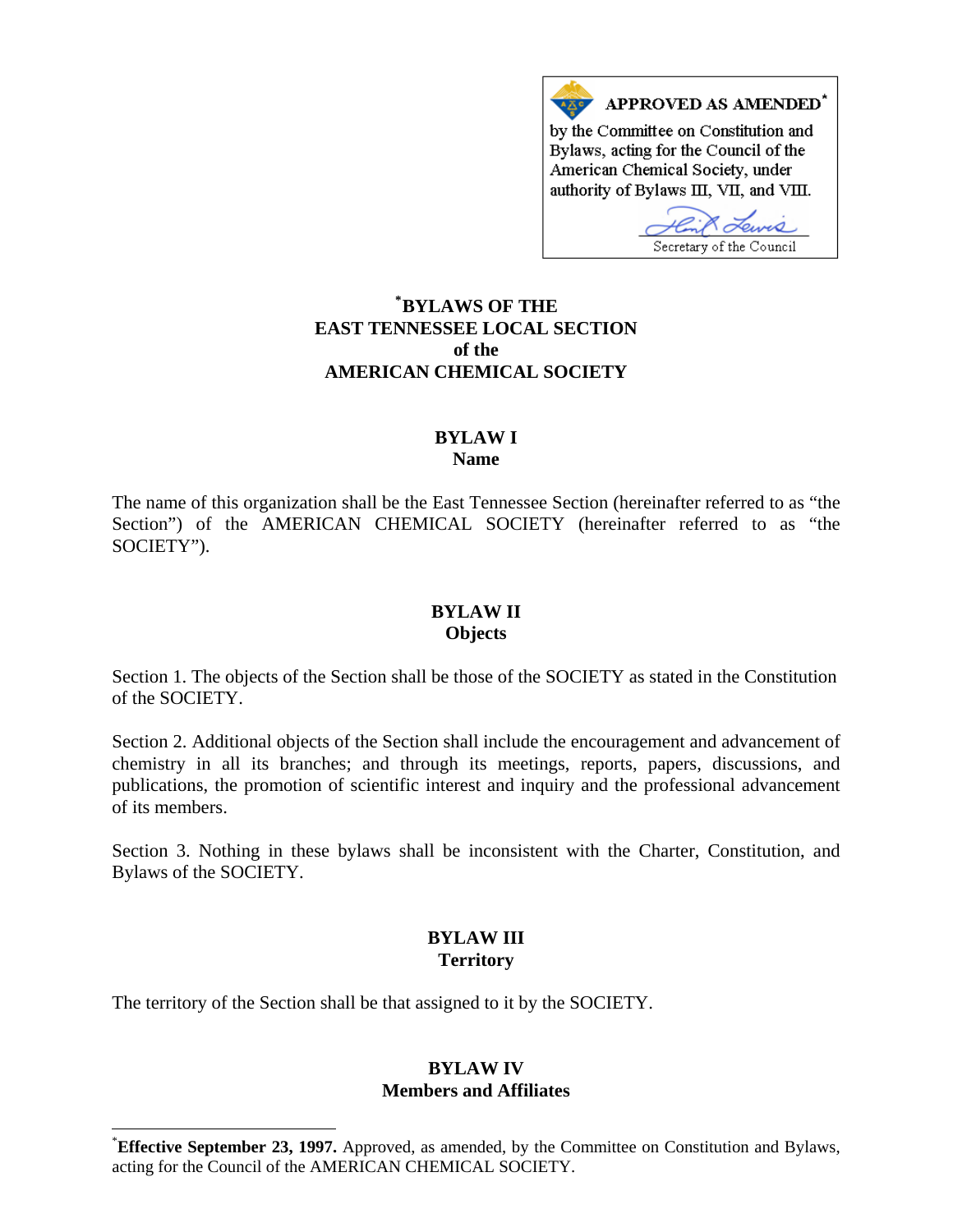Section 1. The rolls of the Section shall include those MEMBERS, ASSOCIATE MEMBERS, and National Affiliates of the SOCIETY residing within the territory of the Section, provided that exceptions to this rule may be made in conformity with the Constitution and Bylaws of the SOCIETY.

Section 2. The Section may have Local Section Affiliates subject to the provisions of the Constitution and Bylaws of the SOCIETY.

Section 3. MEMBERS, ASSOCIATE MEMBERS, National Affiliates, and Local Section Affiliates shall have such rights and privileges as are accorded them by the Constitution and Bylaws of the SOCIETY. National Affiliates may not vote for or hold an elective position of the Section, vote on articles of incorporation and bylaws of the Section, or serve as voting members of the Executive Committee but may serve as nonvoting members of the Executive Committee. Local Section Affiliates may not serve on the Executive Committee in any capacity, vote for or hold an elective position of the Section or vote on articles of incorporation and bylaws of the Section.

### **BYLAW V Organization**

Section 1. The officers of the Section shall be a Chair, Chair-Elect, Secretary, and Treasurer. The terms of office and manner of election are described in these bylaws.

Section 2. The Section shall have Councilors and Alternate Councilors as provided in the Constitution and Bylaws of the SOCIETY. The terms of office and manner of election are described in these bylaws. ASSOCIATE MEMBERS may hold an elective position other than Councilor or Alternate Councilor and may not serve as Temporary Substitute Councilors.

Section 3. The Executive Committee shall consist of the officers of the Section, the Immediate Past Chair, the Councilors, the Alternate Councilors, and three Members-at-Large.

Section 4. Councilors and Alternate Councilors must be elected from among the MEMBERS and all other officers may be elected from among the MEMBERS and ASSOCIATE MEMBERS by the members of the Local Section.

## **BYLAW VI Manner of Election and Terms of Office**

Section 1. The officers and the Members-at-Large of the Executive Committee of the Section shall serve as follows: the Chair-Elect shall succeed to the office of Chair and then to the position of Past Chair, each a one-year term; the Secretary and Treasurer shall serve two-year terms and shall be elected in a manner to provide rotation; and Members-at-Large of the Executive Committee shall serve three-year terms and shall be elected in a manner to provide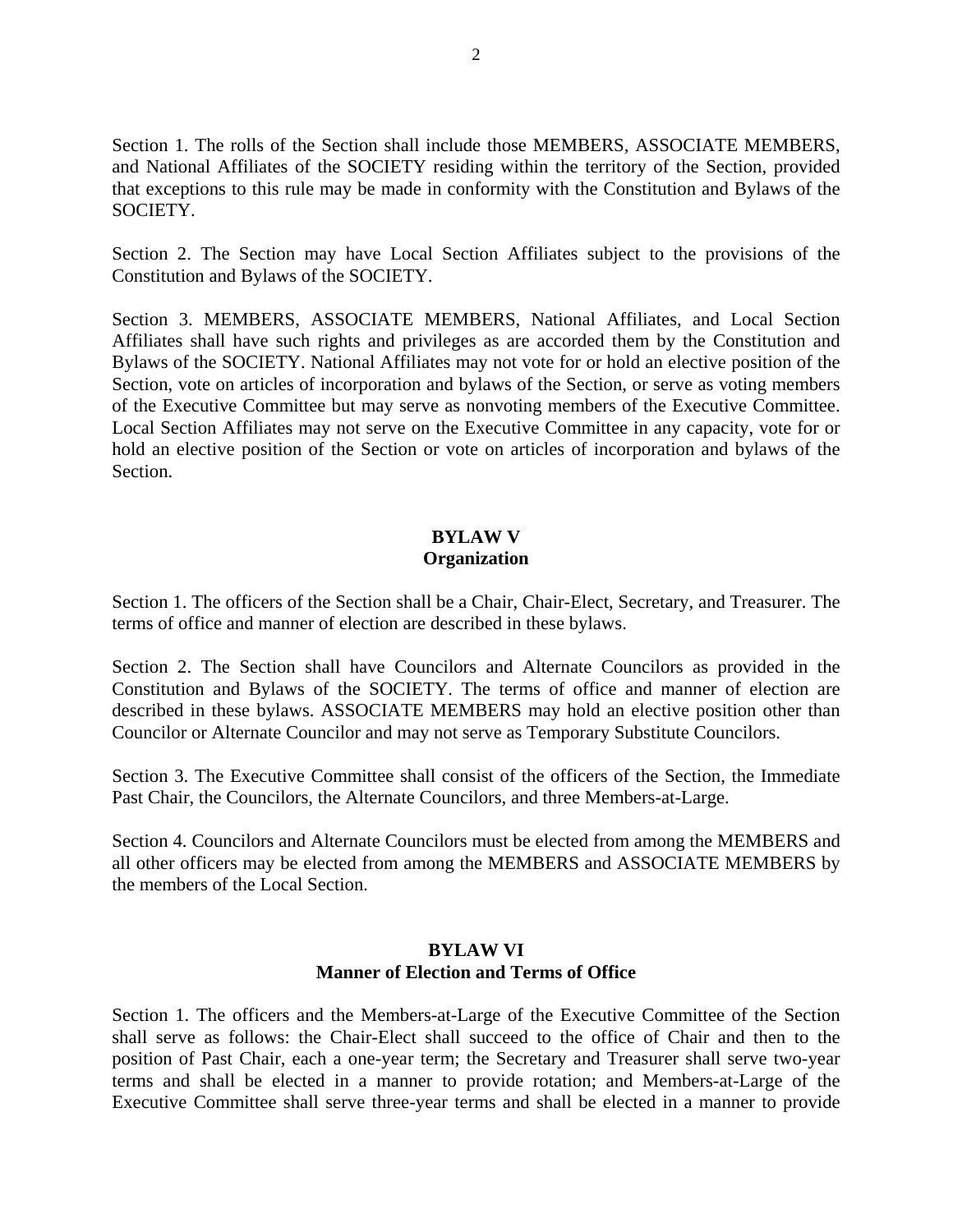rotation so that only one individual is elected each year. Terms of office shall begin on January 1.

Section 2. In the event of a vacancy in the office of Chair, the Chair-Elect shall assume the added duties of the Chair for the unexpired term. All other vacancies shall be filled by the Executive Committee by interim appointment for the period up to the next annual election, at which time the Section shall elect a MEMBER or ASSOCIATE MEMBER to fill out the unexpired term, if any. In the event the office of Chair-Elect is filled by such interim appointment, the Section shall elect both a Chair and Chair-Elect at its annual election.

Section 3. At a Section meeting in the first quarter of each calendar year, the Chair shall appoint a Nominating Committee of not less than three members not holding elected positions in the Section to provide two nominees for each Section officer and Executive Committee Member-at-Large position to be filled in accordance with these bylaws, with the exception that an incumbent Secretary or Treasurer may be nominated to serve a second term without opposition.

Section 4. The Nominating Committee shall include its report of nominees for Section officers and Executive Committee Members-at-Large with the announcement of the annual meeting, which shall be mailed to the Section members. At the discretion of the Executive Committee, the election may be carried out either by a secret ballot taken at the annual meeting or by a mail-in ballot. In the former procedure, the Nominating Committee shall again present its report of nominees at the annual meeting and any member may make further nominations at that time. The voting shall be by secret ballot immediately following the nomination and shall continue by elimination of the nominee receiving the fewest votes on each ballot until one person receives the majority of the votes cast. In case of a tie vote for any elective office, the Executive Committee shall forthwith proceed to decide between the tie candidates by vote. For the mail-in ballot procedure, the Nominating Committee shall include its report of nominees for Section officers and Executive Committee Members-at-Large with the announcement of the annual meeting mailed to the Section members. Provision must be made, by a call for nominations issued in a previous mailing to the membership, for the addition of nominees to the slate of candidates by the Section members. A period of three weeks from the postmark date of the mailing of the slate of candidates shall be allowed for return of the ballots. The candidates receiving the plurality of the votes shall be declared winners of the elections, with ties decided by the Executive Committee.

Section 5. Councilors and Alternate Councilors shall be elected from among the MEMBERS by a mail ballot of the members of the Section for a term of three years beginning on the succeeding January 1. The terms of office of the Councilors and Alternate Councilors shall be set up in such a way as to produce rotation.

Section 6. The Nominating Committee shall present to the Section at a meeting in the second quarter of each calendar year in which a Councilor and/or Alternate Councilor is to be elected the names of the nominees proposed in accordance with these bylaws. Notification of the presentation of the names of the nominees shall be sent to the members with the official meeting notice. Additional nominations for the Councilor and Alternate Councilor may be made from the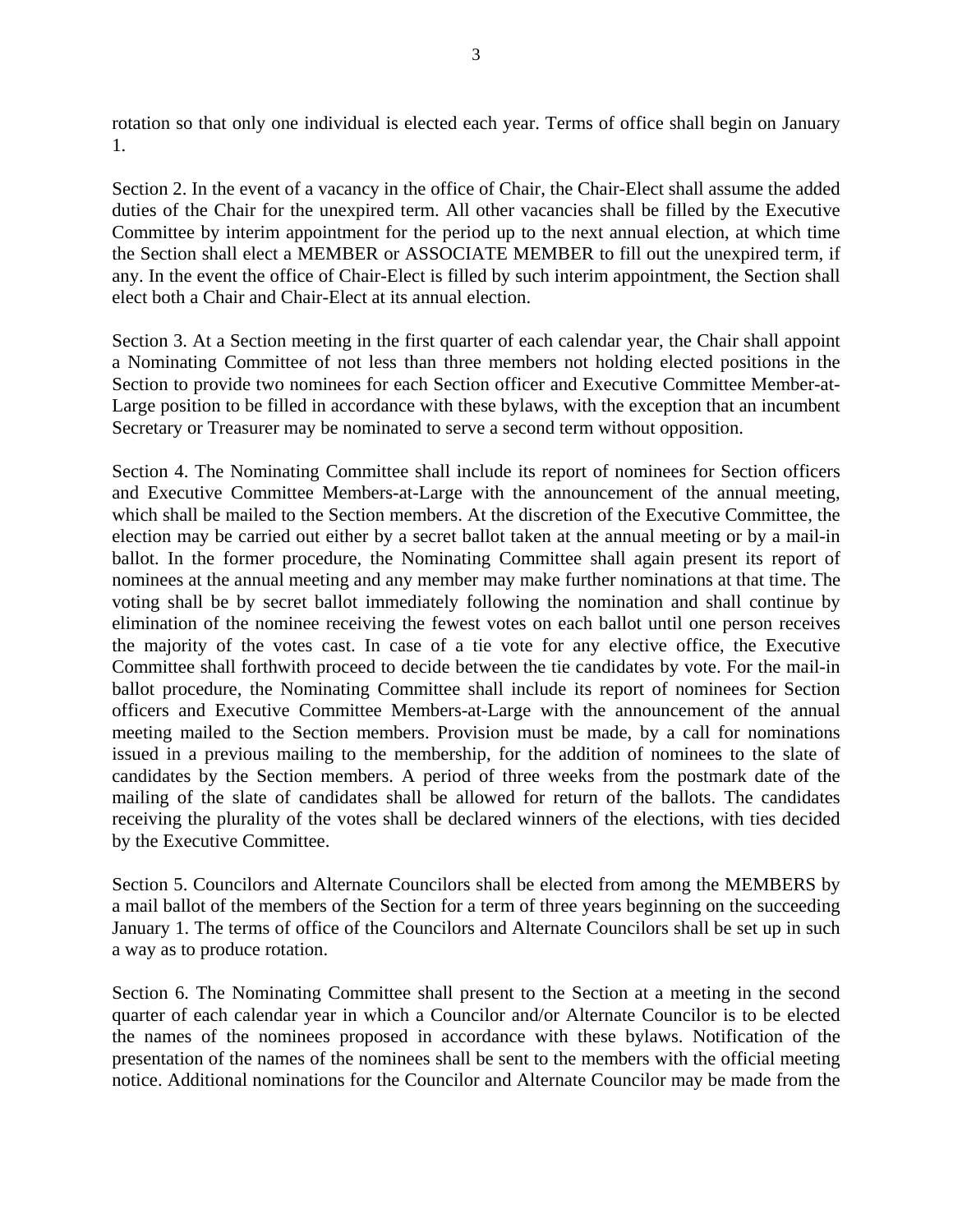floor at this meeting, but no MEMBER shall be considered nominated without the MEMBER's consent being obtained prior to preparation of the mail ballot.

Section 7. In the election of Councilors and Alternate Councilors a slate of twice the number of both Councilors and Alternate Councilors to be elected shall be presented, except that at the discretion of the Nominating Committee an incumbent Councilor may be nominated without opposition for no more than three consecutive full terms. If the Nominating Committee chooses to nominate a Councilor without opposition, then they shall provide a separate slate of two nominees for each additional Councilor and each Alternate Councilor to be elected. In case the Nominating Committee chooses to run an incumbent Councilor without opposition, the vote for Councilor and Alternate Councilor shall be separated and the nominee for each position receiving the majority vote shall be declared elected to that position. If the Nominating Committee makes no distinction between nominees for Councilor and Alternate Councilor, the candidate receiving the largest number of votes shall be elected Councilor, and the one receiving the second largest number of votes shall be Alternate Councilor.

Section 8. The Secretary shall prepare an election ballot on which shall appear the names, in order chosen by lot, of all candidates nominated and found willing to serve. The ballot shall clearly indicate the manner of differentiation between Councilor and Alternate Councilor selected by the Nominating Committee in accordance with these bylaws.

Section 9. A period of at least three weeks must be provided between the date of mailing of the ballots to the members and the deadline for their return to the Secretary. The deadline shall be at least two weeks prior to the annual meeting to provide time for tallying by the time of the annual meeting.

Section 10. In voting, the member must return the ballot to the Secretary in an unmarked, sealed envelope within an outer sealed envelope. The outer sealed envelope must bear the signature of the voting member. The Secretary shall deliver, unopened, to the Tellers all ballots received by the deadline.

Section 11. The Tellers appointed by the Chair shall validate and then count the ballots thus received, using the list of members provided by the Secretary to verify eligibility of all those voting. Any ballot envelope not so validated shall be rejected.

Section 12. In case of a tie vote for any Councilor or Alternate Councilor opening, the Executive Committee shall make the final selection.

### **BYLAW VII Recall of Elected Officials**

Section 1. The elected officials of the Section are subject to recall for neglect of duties or conduct injurious to the SOCIETY.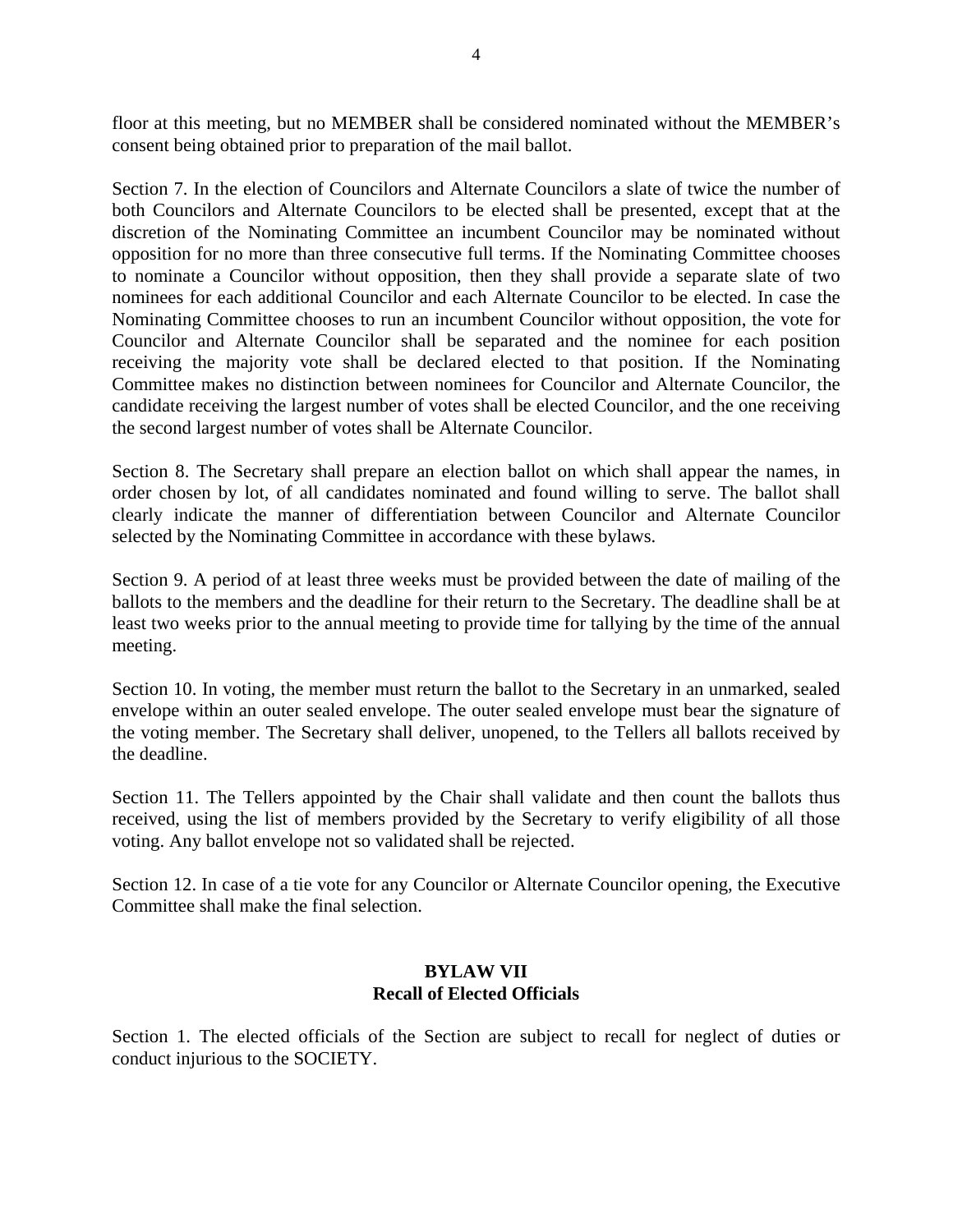Section 2. The recall of an official shall be initiated when a signed petition, indicating in writing the specific charges and reasonable substantiating evidence, is submitted to the Chair from at least five (5) voting members of the Section. In the event the Chair is the official in question, the Chair-Elect shall receive the petition and shall assume the duties of the office of Chair with respect to this issue until the issue is resolved.

Section 3. The Chair shall without delay determine that the petitioners are aware of the gravity of their actions and the procedures to be followed. The Chair shall seek an alternate resolution to the problem and a withdrawal of the petition at this time. In the absence of a resolution to the problem, the Chair shall present the issue to the Executive Committee as a new business item at the next Executive Committee meeting.

- a. The Executive Committee shall promptly continue the recall process or dismiss the petition as ill-founded or find an alternative solution to the problem. The Chair shall promptly inform the petitioners and the official of the decision of the Executive Committee.
- b. If the proceedings continue, the Chair shall assign the duties of the official to another qualified member of the Section until the issue is resolved.
- c. If the proceedings continue, the official shall be offered an opportunity to answer the allegations in the petition before the Executive Committee.

Every reasonable effort shall be made to contact the official throughout this procedure. That effort shall include a certified letter to the last known address on the official SOCIETY membership rolls. Upon notification, the official shall have thirty (30) days to make a written response to the allegations. The Executive Committee shall decide whether to proceed after studying the official's response. The Chair shall inform the official and the petitioners of the decision of the Executive Committee.

If no contact with the official can be made after a reasonable effort, the Executive Committee may remove the official in question with a two-thirds (2/3) vote of the remaining members.

- d. If the proceedings continue, the official shall choose one of the following options:
	- (1) The official may resign.
	- (2) The official may request a recall vote in the same manner as the original election, which must be consistent with the Section bylaws. The voting membership shall be informed, through brief written statements prepared by the Executive Committee and the official, of the issues involved with the recall vote. Both statements shall be given to the voting membership before the vote is taken.
	- (3) The official may request a hearing and a recall vote by the remaining members of the Executive Committee. A two-thirds (2/3) vote of the remaining members of the Executive Committee shall be required to recall the official.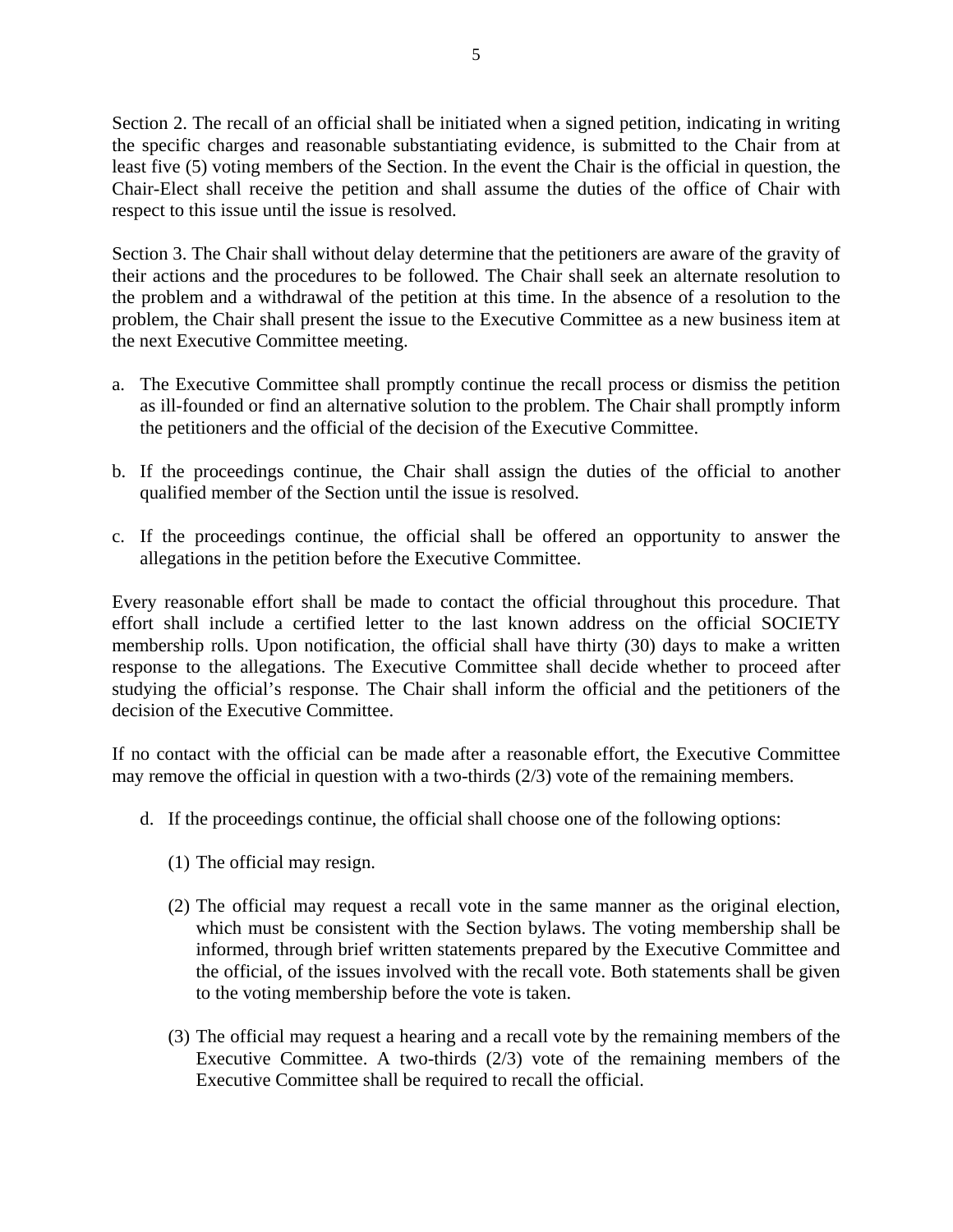(4) The official may choose not to respond and thus forfeit the position.

Section 4. The vacancy provisions of these bylaws shall be used to fill a vacancy caused by a recall process. The membership of the Section and the Executive Director of the SOCIETY shall be informed of the results of the recall process and the replacement of the official.

## **BYLAW VIII Duties of Officers and Executive Committee**

Section 1. The duties of the several officers shall be those customarily performed by such officers, together with those required by the Constitution and Bylaws of the SOCIETY and such other duties as may be assigned to them from time to time by the Executive Committee.

Section 2. The Chair of the Section shall serve as Chair of the Executive Committee and shall appoint all committee chairs and/or committees authorized in the bylaws or by the Executive Committee. Each committee chair may appoint committee members.

Section 3. The Executive Committee shall be the governing body of the Section and, as such, shall have full power to conduct, manage, and direct the business and affairs of the Section in accordance with the Constitution and Bylaws of the SOCIETY and these bylaws. The Executive Committee shall be responsible for the Section publication and for the appointment and recommendation of its personnel.

Section 4. The Treasurer may be bonded in a suitable manner, if the Executive Committee so provides.

Section 5. The Treasurer shall receive and deposit all funds paid to the Section in the name of the Section and shall disburse funds of the Section subject to approval by the Executive Committee. The accounts of the Treasurer shall be audited annually by a committee of the Section or professional auditor as determined by the Executive Committee.

## **BYLAW IX Committees**

Section 1. The Executive Committee shall establish committees as necessary for the proper operation of the Section.

Section 2. There shall be a Nominating Committee as provided in these bylaws.

# **BYLAW X Meetings**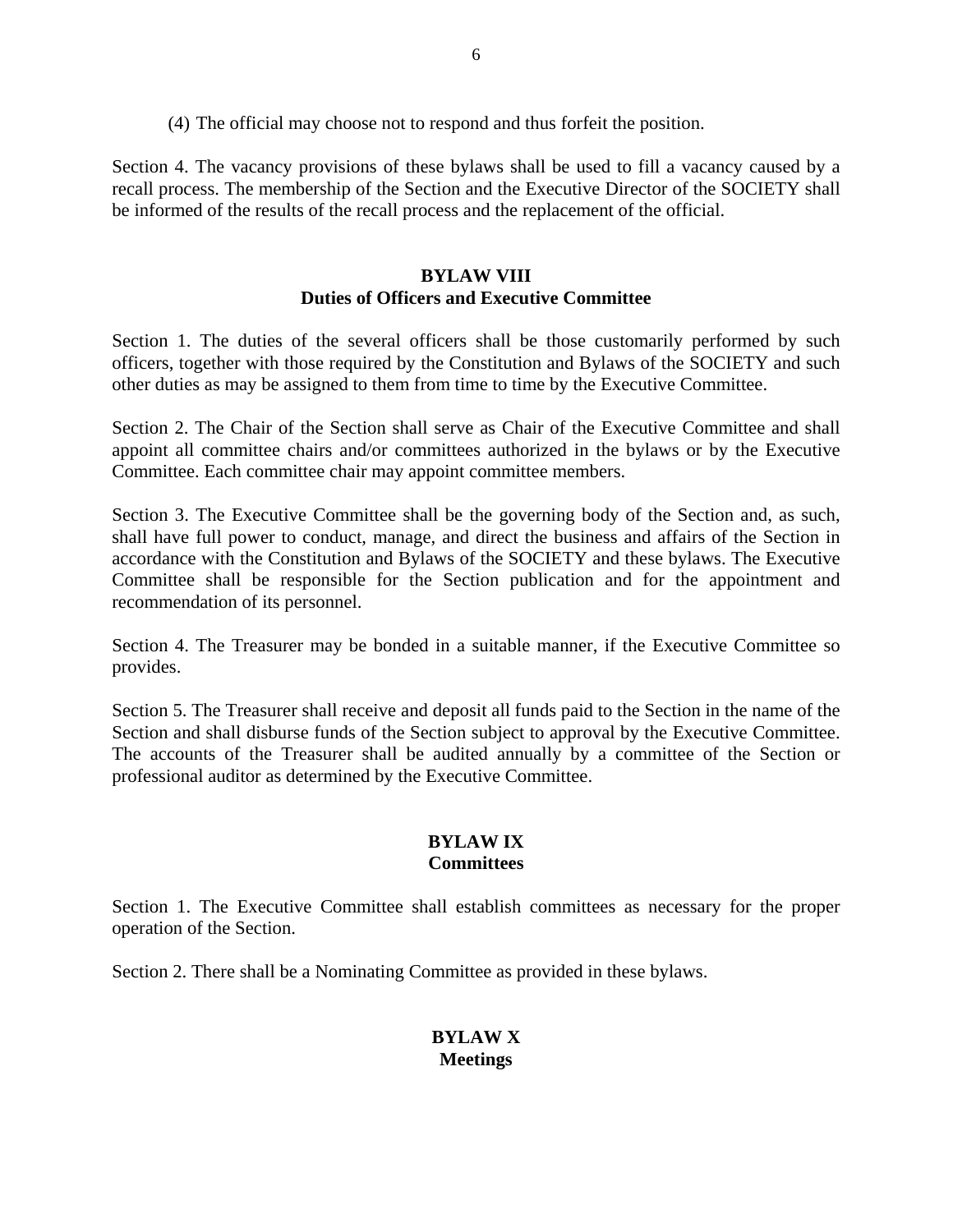Section 1. The Section shall hold not less than eight regular meetings each year at places designated by the Executive Committee. The October or November meeting shall be designated as the annual meeting.

Section 2. The Section shall have special meetings upon request of the majority of the Executive Committee or upon the request of fifteen (15) members of the Section. The call for any special meetings shall be mailed to each Section member at least one week in advance and shall recite the exact nature of business intended to be transacted and no other business shall be transacted at such meetings.

Section 3. Due notice of all meetings shall be sent to each member of the Section. A quorum for all meetings of the Section shall consist of fifteen (15) members of the Section. In the absence of a quorum, no business shall be conducted.

Section 4. At the regular meetings of the Section when business is conducted, the order of business shall be as follows:

- a. Minutes of previous meeting,
- b. Reports of officers,
- c. Reports of committees,
- d. Miscellaneous business,
- e. Reading of papers,
- f. Adjournment.

The foregoing order of business may be suspended by a majority vote of the members present at a regular meeting. The rules of order in the conduct of Section meetings not specifically provided in these bylaws shall be *Robert's Rules of Order, Newly Revised*.

Section 5. The Executive Committee shall meet upon due notice to its members, at the call of the Chair, or at the request of a majority of the members of the Executive Committee. In the absence of a quorum, which shall be a majority of the members of the Executive Committee, called meetings of the Executive Committee shall adjourn to a date.

### **BYLAW XI Finances**

Section 1. All members and assigned National Affiliates of the Section may be assessed such voluntary annual Local Section dues as may be recommended by the Executive Committee and adopted by the Section.

Section 2. All Local Section Affiliates shall pay annual dues of not less than two dollars (\$2.00) as set by the Executive Committee, except that any student properly matriculated in any educational institution who wishes to become a Local Section Affiliate shall pay one-half of the Local Section Affiliate dues so long as such student status is maintained. Failure to pay such dues in advance shall terminate Local Section Affiliate status.